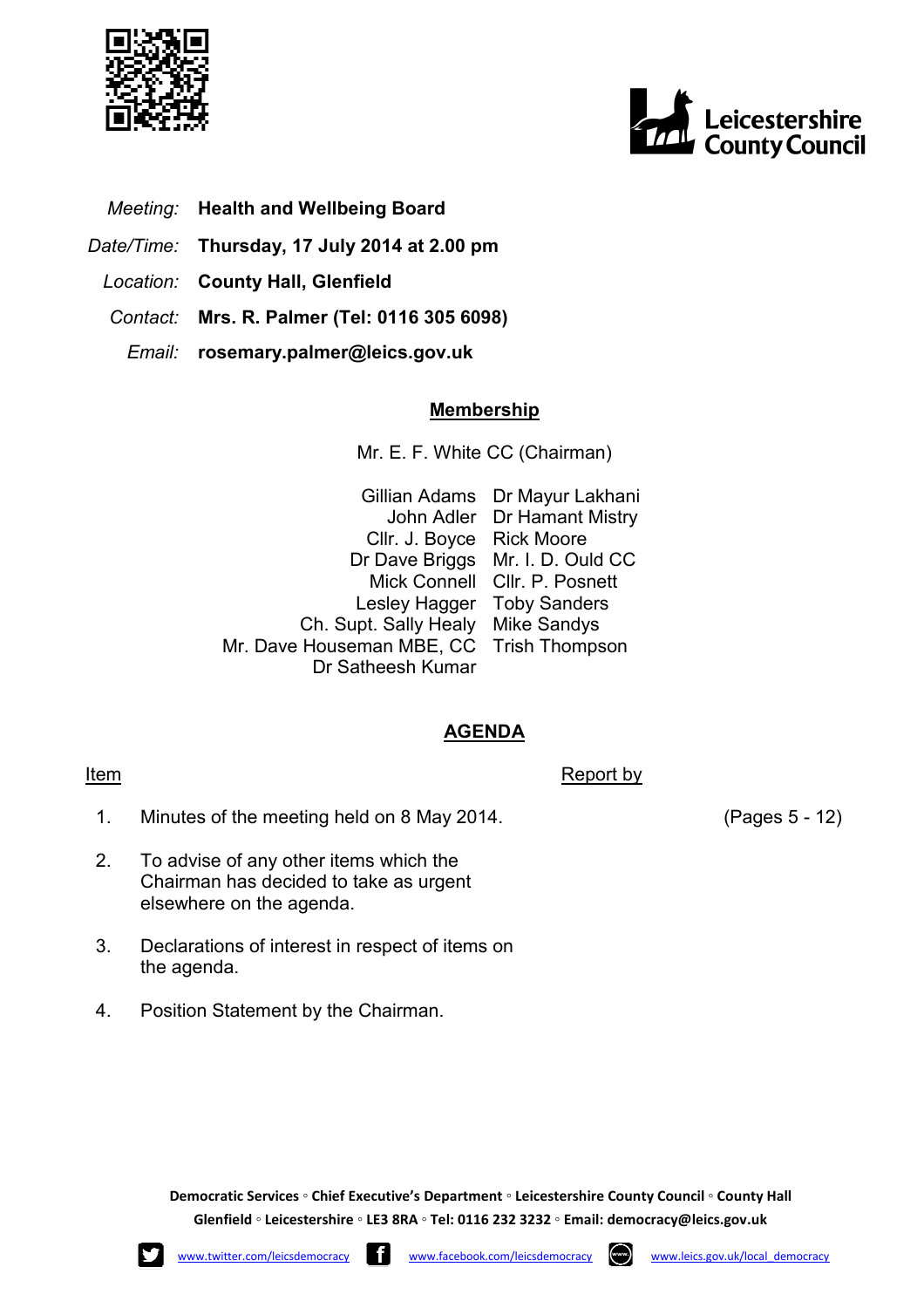## Strategy.

| 5.  | Better Care Together 5 Year Health and<br>Social Care Strategy.                                                                                                                                                                                                                              | <b>Better Care</b><br>Together                                                                        |                      |  |
|-----|----------------------------------------------------------------------------------------------------------------------------------------------------------------------------------------------------------------------------------------------------------------------------------------------|-------------------------------------------------------------------------------------------------------|----------------------|--|
|     | The report and appendices to this item are enclosed with the<br>agenda as a supplementary document pack for Health and<br>Wellbeing Board members. They can also be viewed on the County<br>Council's website -<br>http://politics.leics.gov.uk/ieListDocuments.aspx?CId=1038&MId=3983&Ver=4 |                                                                                                       |                      |  |
|     |                                                                                                                                                                                                                                                                                              |                                                                                                       |                      |  |
| 6.  | Implementation of the Better Care Fund Plan                                                                                                                                                                                                                                                  | Director of Health<br>and Care<br>Integration                                                         | (Pages 13 - 32)      |  |
| 7.  | Section 106 Update.                                                                                                                                                                                                                                                                          | <b>NHS England</b>                                                                                    | (Pages 33 - 38)      |  |
| 8.  | GP Practice Funding Update.                                                                                                                                                                                                                                                                  | <b>NHS England</b>                                                                                    |                      |  |
|     | This will be a verbal update.                                                                                                                                                                                                                                                                |                                                                                                       |                      |  |
| 9.  | <b>Communications Strategy</b>                                                                                                                                                                                                                                                               | <b>Chief Executive,</b><br>Leicestershire<br><b>County Council</b>                                    | (Pages 39 - 54)      |  |
| 10. | Refresh of the Joint Strategic Needs<br>Assessment.                                                                                                                                                                                                                                          | Director of Public<br>Health                                                                          | (Pages 55 - 58)      |  |
| 11. | <b>Pharmaceutical Needs Assessment.</b>                                                                                                                                                                                                                                                      | <b>Director of Public</b><br>Health                                                                   | (Pages 59 - 70)      |  |
| 12. | <b>Community Strategy Consultation.</b>                                                                                                                                                                                                                                                      | Chief Executive,<br>Leicestershire<br><b>County Council</b>                                           | (Pages 71 -<br>110)  |  |
| 13. | Young Carers: Delivery Action Plan - Progress<br>Since September 2013.                                                                                                                                                                                                                       | Director of<br>Children and<br><b>Family Services</b>                                                 | (Pages 111 -<br>116) |  |
|     | Governance.                                                                                                                                                                                                                                                                                  |                                                                                                       |                      |  |
| 14. | Leadership Development Workshop Update.                                                                                                                                                                                                                                                      | Director of Health<br>and Care<br>Integration                                                         |                      |  |
|     | This will be a verbal update.                                                                                                                                                                                                                                                                |                                                                                                       |                      |  |
|     | Performance.                                                                                                                                                                                                                                                                                 |                                                                                                       |                      |  |
| 15. | Performance Assurance Framework<br>Development Update.                                                                                                                                                                                                                                       | <b>Chief Executive</b><br>and Greater East<br><b>Midlands</b><br>Commissioning<br><b>Support Unit</b> | (Pages 117 -<br>136) |  |